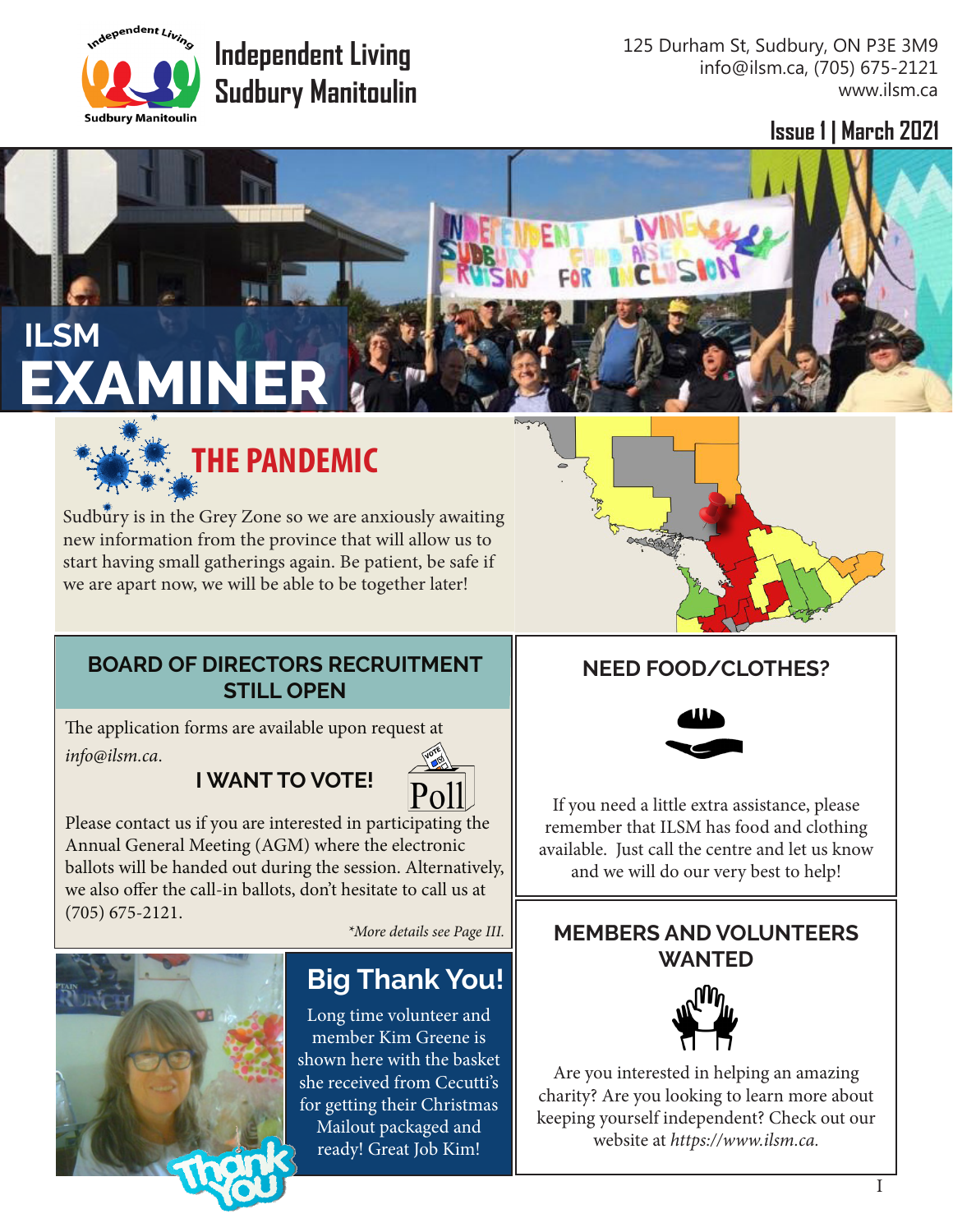125 Durham St, Sudbury, ON P3E 3M9 info@ilsm.ca, (705) 675-2121 www.ilsm.ca

**WE LAUNCHED** 

January brought some exciting new changes with the launch of our new website. All

*https://www.ilsm.ca/membership-registration.* 

platform and fill out a membership at

Independent Living **Sudbury Manitoulin** 

**Issue 1 | March 2021**



**Independent Living** 

**Sudbury Manitoulin**

#### **ILSM SPECIAL PROGRAMMING** PEER SUPPORT

**Francisco Propert Funding** 

Weekly ILSM offers two types of virtual peer support programming. Tuesday's at 11:00 a.m. join Angela Gray for some laughter medicine where there is always something we talk about as well as something we do not. Join us for a weekly membership meeting every Friday at 1 PM. To connect please request connection details by sending an e-mail to *info@ilsm.ca* or visit us online.



**Self-Managed Attendant Services in Ontario** 

#### **LOOKING FOR PARTICIPANTS** DIRECT FUNDING

The innovative provincial program, funded by the Ontario Ministry of Health and Long-Term Care through the Toronto Central LHIN, enables adults (16 years old and older) with permanent physical disabilities who are found eligible to become employers of their own attendant services. Attendants assist with routine activities of living, such as dressing, grooming and bathing. As an employer, the individual would be fully responsible for managing their own employees within a budget that is developed for their specific needs. Your local Direct Funding Coordinator is available to walk any candidate through the application, interview, and start-up process. More information can be found at *https://www.ilsm.ca/direct-funding* or call 705-675-2121 ext. 202.

یا ہا



Up to 20% off Selected Items

#### **ALL EXCLUSIVE AT MERCHMART.CA**

We are now the only supplier of the portable electric wheelchair, The Travel Buggy in the Sudbury area. Contact us for a quote for this amazing new product. We also have some gently used electric and manual wheelchairs, as well as several other assistive devices now available for sale. Please visit https://www.merchmart.ca.